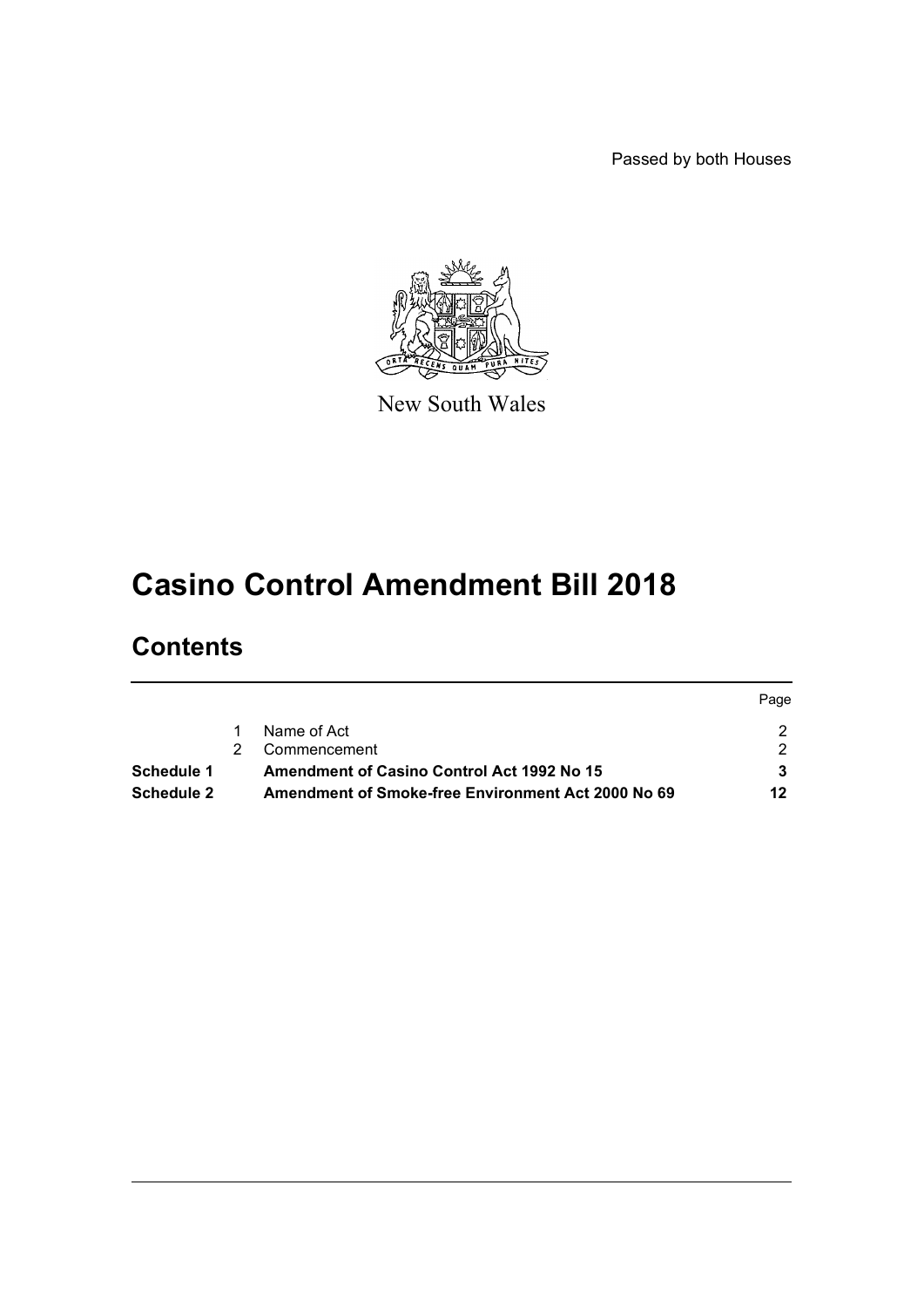*I certify that this public bill, which originated in the Legislative Assembly, has finally passed the Legislative Council and the Legislative Assembly of New South Wales.*

> *Clerk of the Legislative Assembly. Legislative Assembly, Sydney, , 2018*



New South Wales

# **Casino Control Amendment Bill 2018**

Act No , 2018

An Act to amend the *Casino Control Act 1992* to make further provision for the regulation and oversight of operations at the casino and the Barangaroo restricted gaming facility; and for other purposes.

*I have examined this bill and find it to correspond in all respects with the bill as finally passed by both Houses.*

*Assistant Speaker of the Legislative Assembly.*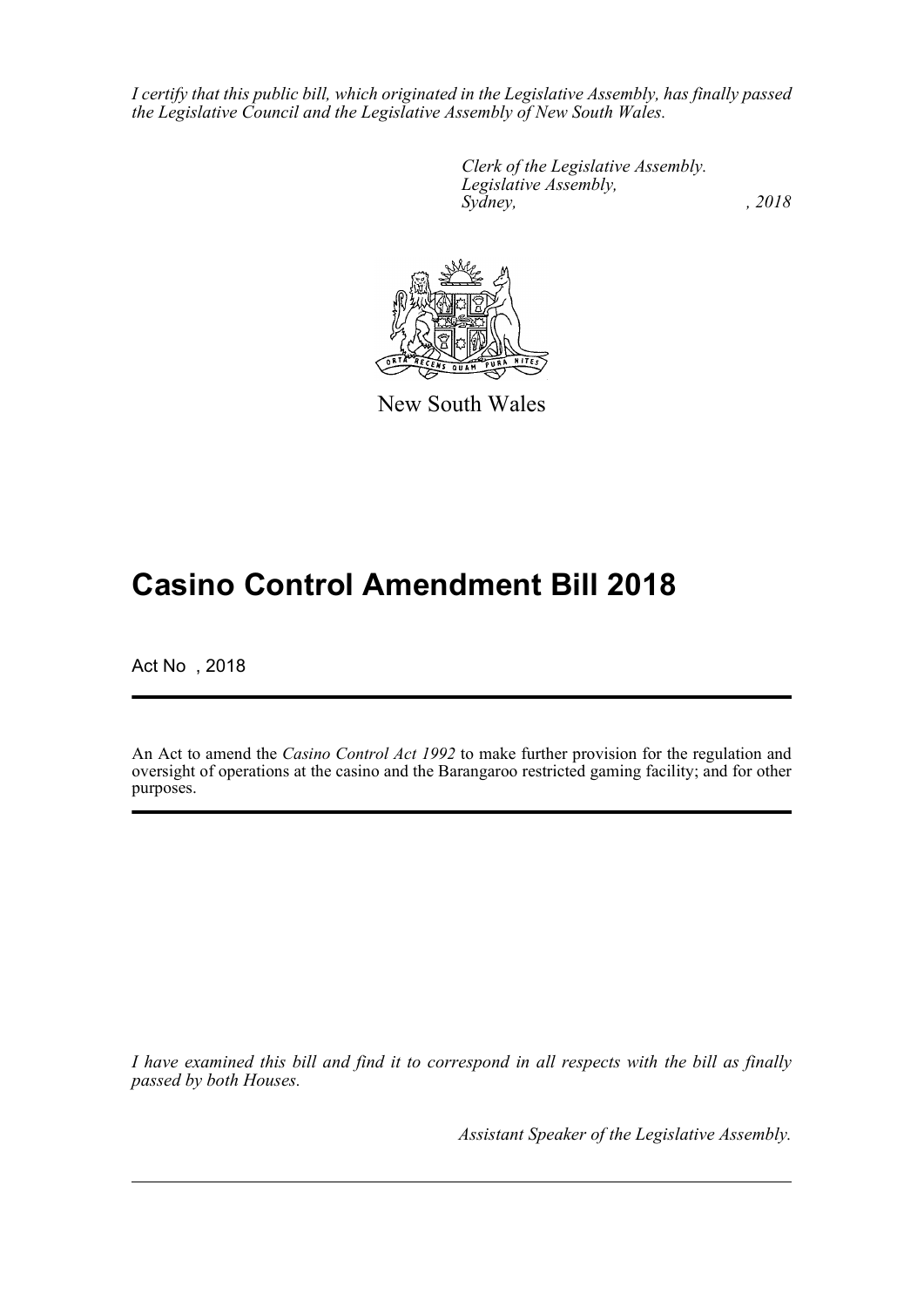# <span id="page-2-0"></span>**The Legislature of New South Wales enacts:**

# **1 Name of Act**

This Act is the *Casino Control Amendment Act 2018*.

## <span id="page-2-1"></span>**2 Commencement**

This Act commences on a day or days to be appointed by proclamation.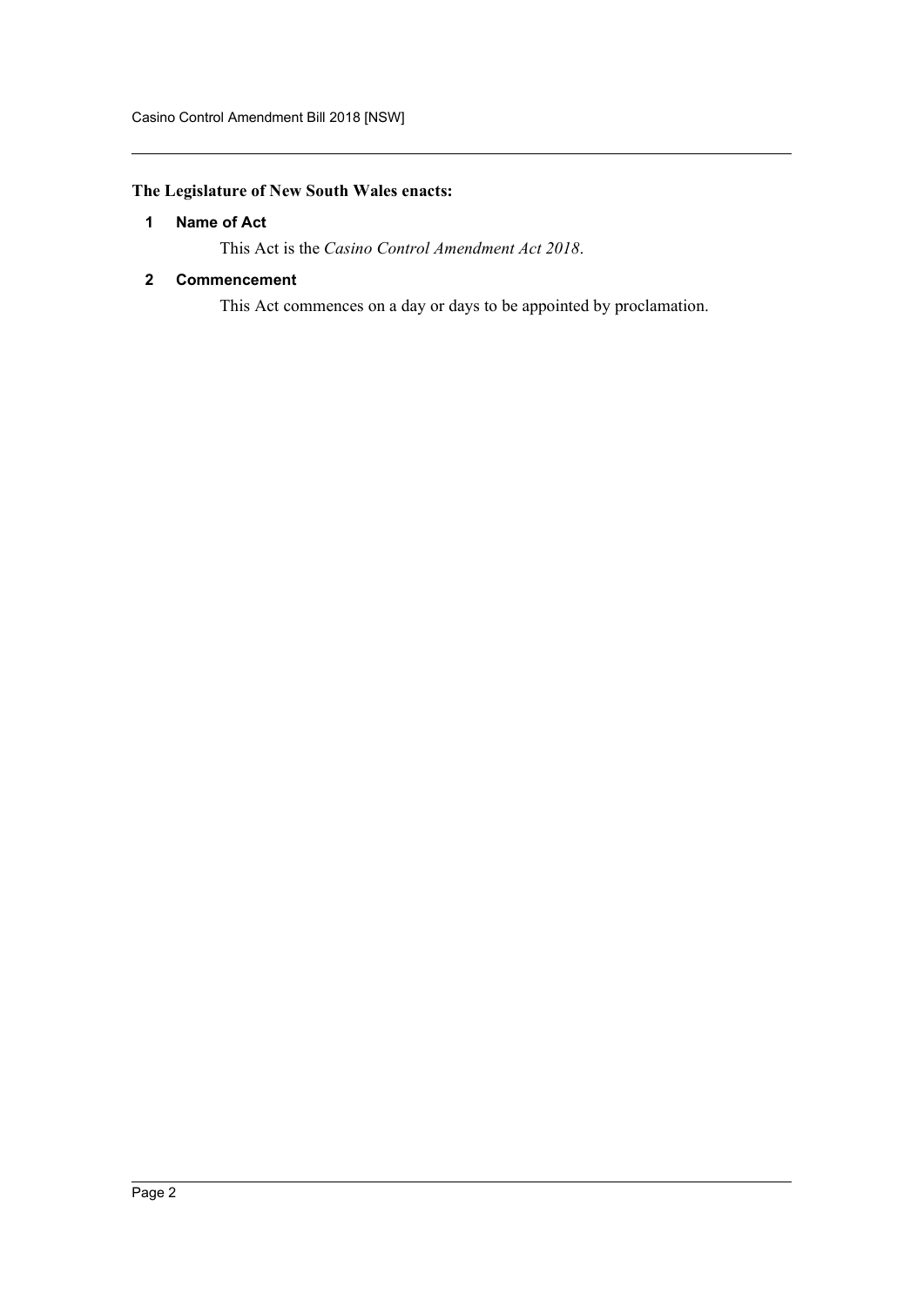# <span id="page-3-0"></span>**Schedule 1 Amendment of Casino Control Act 1992 No 15**

## **[1] Section 3 Definitions**

Insert in alphabetical order in section 3 (1):

*junket*—see section 76.

*private gaming area* means an area in a casino that is approved by the Authority as a private gaming area.

*Responsible Gambling Fund* means the Fund established under section 115.

### **[2] Section 31**

Omit the section. Insert instead:

#### **31 Review of casino licence and operator suitability**

- (1) The Authority must, at intervals not exceeding 5 years, review a casino licence by investigating and forming an opinion as to whether or not:
	- (a) the casino operator is a suitable person to continue to give effect to the casino licence and this Act, and
	- (b) it is in the public interest that the casino licence should continue in force.
- (2) The Authority is to report its findings and opinion on a review under this section to the Minister, giving reasons for its opinion, and is to take any action under this Act that it considers appropriate in light of its findings.
- (3) The regulations may postpone or extend the intervals between reviews required under this section.

**Note.** See Part 11 of Schedule 4 for the transitional arrangements for reviews under this section following the substitution of this section by the *Casino Control Amendment Act 2018* (including the arrangements for the first review under this section of the restricted gaming licence).

#### **[3] Section 36 Definitions**

Insert ", not being a contract or a contract of a class that is prescribed by the regulations as exempt from this definition" after "section 68 (1)" in paragraph (a) of the definition of *controlled contract*.

#### **[4] Section 45 Special employees to display identification**

Omit "approved by the Authority" from section 45 (1).

Insert instead "issued in compliance with internal controls approved for the casino under section 124".

#### **[5] Section 46 Application for licence**

Omit "fee determined by the Authority" from section 46 (1) (a).

Insert instead "fee prescribed by the regulations".

#### **[6] Section 46 (3A) and (3B)**

Insert after section 46 (3):

(3A) The Authority may refer to the Commissioner of Police details of the applicant, copies of any photographs, finger prints and palm prints taken and any supporting information that the Authority considers appropriate for referral to the Commissioner.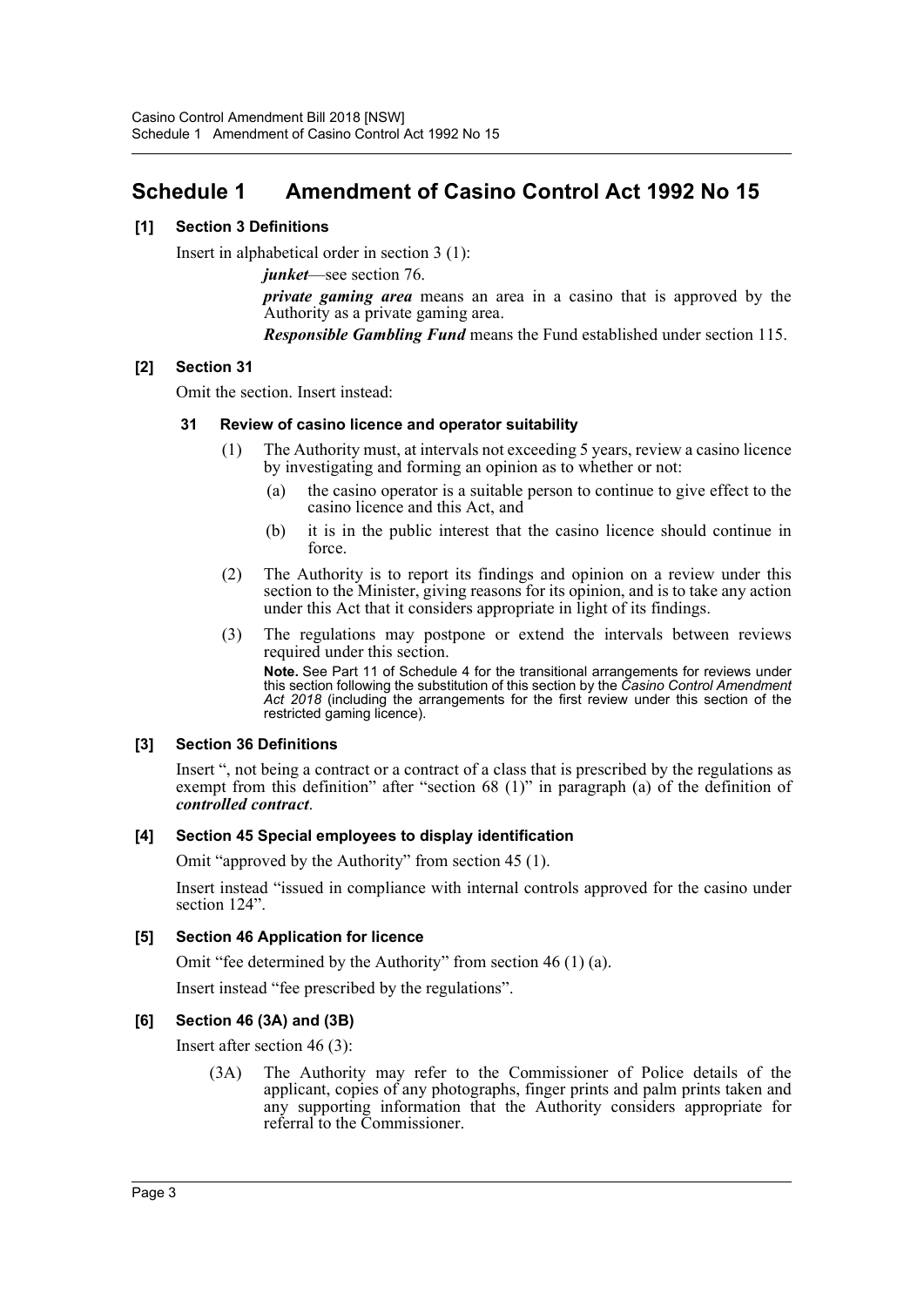(3B) The Commissioner of Police is to inquire into and report to the Authority on such matters concerning the application as the Authority may request.

## **[7] Section 52 Determination of applications**

Insert "(a *suitability assessment*)" after "assessment" in section 52 (3).

#### **[8] Section 52 (3A)**

Insert after section 52 (3):

- (3A) In the case of an application for a licence that will only authorise the exercise of functions that comprise the carrying on of a security activity (within the meaning of the *Security Industry Act 1997*) for which the applicant holds a licence under that Act:
	- (a) the Authority is entitled to determine the application on the assumption that the applicant is a suitable person to hold a licence and that a suitability assessment is not required, and
	- (b) accordingly the Authority is not required to investigate or inquire into the application.

### **[9] Section 55 Duration of licence**

Omit section 55 (c).

#### **[10] Section 55 (e)**

Omit "5 years". Insert instead "7 years".

#### **[11] Section 56 Renewal of licence**

Omit "fee determined by the Authority" from section 56 (2). Insert instead "fee prescribed by the regulations".

#### **[12] Section 59 Disciplinary action against licensee**

Insert after section 59 (7):

- (8) The Authority is not required to give reasons for its decision to take disciplinary action against a licensee under this section but may give reasons if it thinks fit.
- (9) The Authority is to notify the Commissioner of Police of any disciplinary action taken against a licensee under this section if the Authority is aware that the licensee is the holder of a licence under the *Security Industry Act 1997*.

# **[13] Section 65**

Omit the section. Insert instead:

#### **65 Approval of facilities and equipment for monitoring and surveillance**

It is a condition of a casino licence that:

- (a) the facilities and equipment provided for persons conducting monitoring and surveillance of operations in the casino must be to a standard approved by the Authority, and
- (b) the location and orientation of those facilities and equipment must be as approved by the Authority.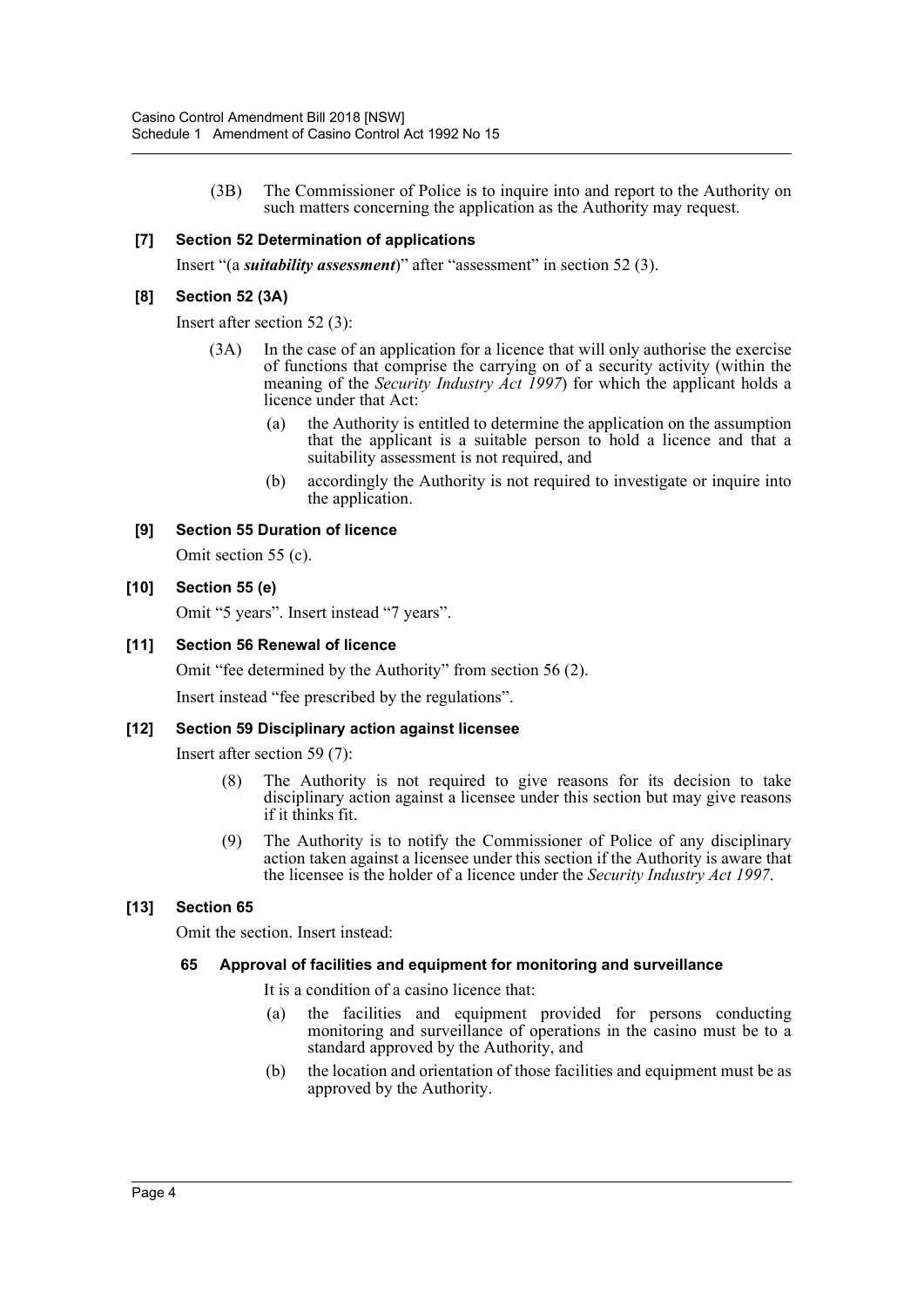#### **[14] Section 66 Approval of games and rules for games**

Omit "Authority's website" from section 66 (1A).

Insert instead "casino's website".

#### **[15] Section 67 Directions as to games to be available in casino**

Omit the section.

### **[16] Section 70 Conduct of gaming**

Insert after section 70 (1):

- (1A) A casino operator is permitted to provide complimentary chip purchase vouchers to a person who is a patron of a private gaming area, a participant in a premium player arrangement or junket, or a patron of the Barangaroo restricted gaming facility, and the following provisions apply in respect of any such complimentary chip purchase voucher:
	- (a) chips may be issued for gaming in the casino that are paid for by means of a complimentary chip purchase voucher,
	- (b) wagers may be placed in the casino by means of a complimentary chip purchase voucher (not just by means of chips paid for by means of a complimentary chip purchase voucher).

# **[17] Section 70 (2)**

Insert "(other than chips issued for use in a tournament or for training purposes)" after "chips" where firstly occurring.

### **[18] Section 70 (2) (c)**

Insert "(other than complimentary chip purchase vouchers)" after "chip purchase vouchers".

# **[19] Section 70 (2) (c1)**

Insert after section 70 (2) (c):

(c1) a complimentary chip purchase voucher must not be wholly or partly redeemed for money or a cheque,

#### **[20] Section 71 Times of operation of casino**

Omit the section.

#### **[21] Section 72 Assistance to patrons**

Omit section 72 (1) (c). Insert instead:

(c) a summary of the game rules in respect of a game played in the casino is provided to a casino patron on request, being a summary that is not misleading and includes a statement indicating that it is only a summary of the game rules, and

#### **[22] Section 72 (1) (d)**

Insert "(with such a sign not being required at an electronic gaming terminal if the terminal display indicates the permissible minimum and maximum wagers for the game concerned)" after "game played there".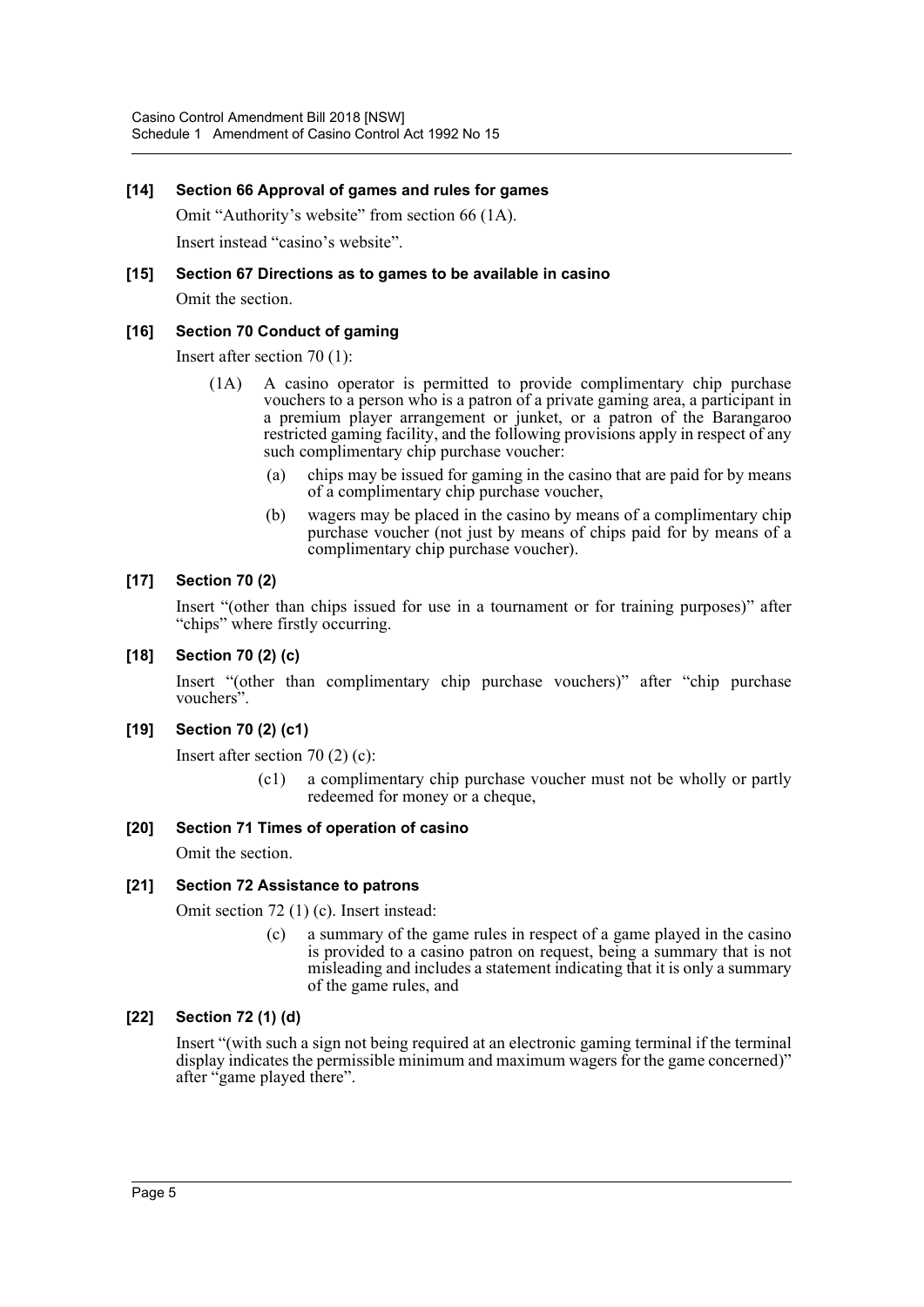## **[23] Section 72 (1) (e)**

Omit the paragraph. Insert instead:

(e) any change to a minimum wager to a higher minimum wager in respect of a game at a table or location does not apply for at least 20 minutes to a player who is playing at the table or location at the time of the change.

#### **[24] Section 74 Credit prohibited**

Insert "(or by means of a complimentary chip purchase voucher as permitted by section  $70$ )" after "chips" in section 74 (1) (a).

#### **[25] Section 74 (1) (c)**

Insert "(other than a debit card transaction with a person who is a participant in a premium player arrangement or junket)" after "debit card".

#### **[26] Section 74 (1) (d)**

Omit "or".

#### **[27] Section 74 (1) (e)**

Omit the paragraph.

#### **[28] Section 74 (5)**

Omit "the holder of a restricted gaming licence".

Insert instead "a casino operator (or an agent of the operator or a casino employee)".

#### **[29] Section 74 (5) (b)**

Omit "within the meaning of section 76".

#### **[30] Section 75 Cheques and deposit accounts**

Insert in alphabetical order in section 75 (1):

*related casino operator* means a casino operator in another State or Territory that is related (within the meaning of the *Corporations Act 2001* of the Commonwealth) to a casino operator under this Act.

#### **[31] Section 75 (2)**

Omit "A casino operator may establish for a person a deposit account".

Insert instead "A person may establish with a casino operator a deposit account".

#### **[32] Section 75 (3)**

Omit the subsection. Insert instead:

(3) A casino operator may debit to a deposit account established with the casino operator or with a related casino operator an amount to the value of chip purchase vouchers issued to, money paid to or a cheque made payable to the account holder by the casino operator, but not so as to cause the account to be overdrawn at any time.

#### **[33] Section 75 (6) (a)**

Omit the paragraph.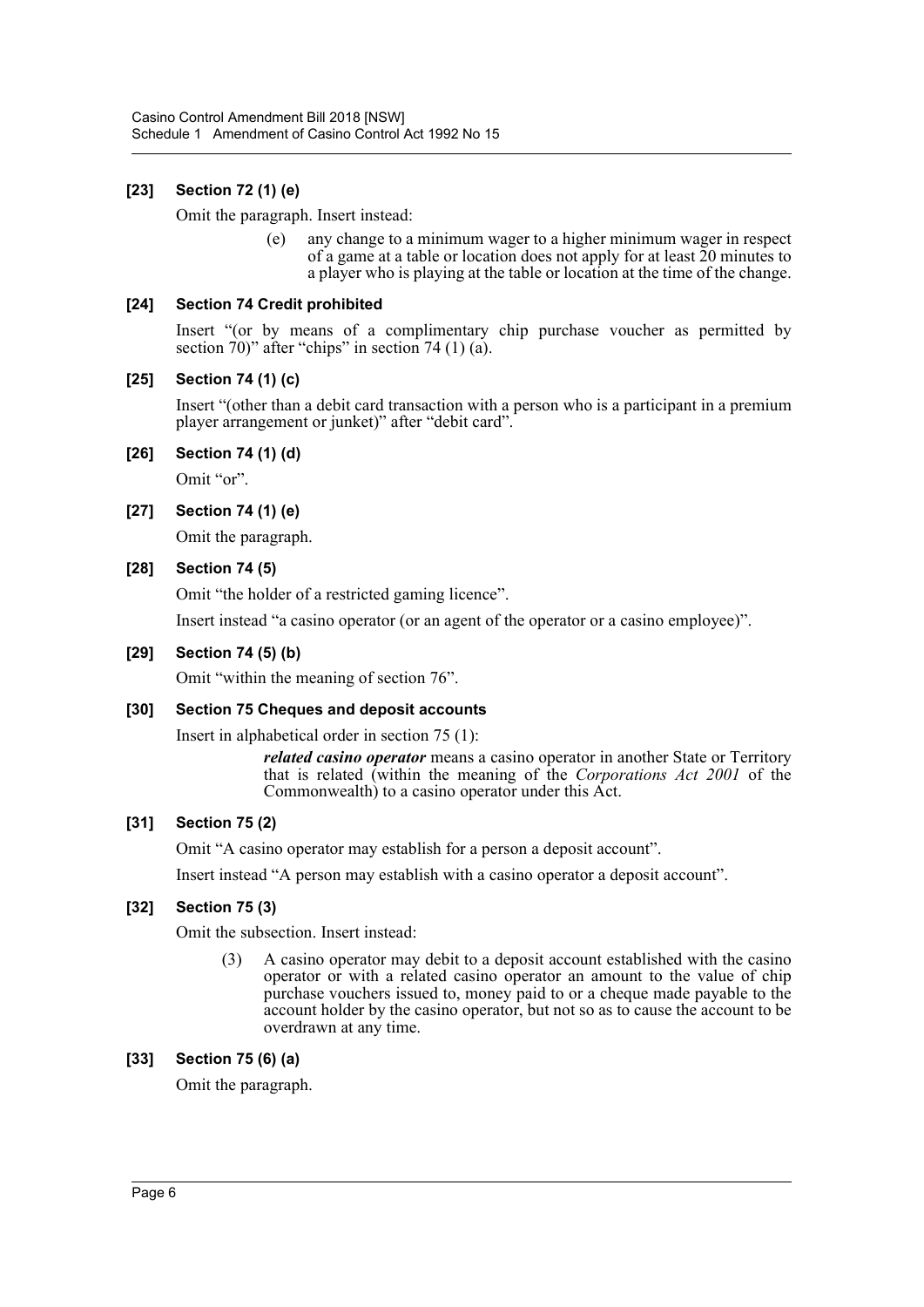#### **[34] Section 76 Junkets and inducements**

Omit "In this section" from section 76 (3). Insert instead "In this Act".

### **[35] Section 79 Exclusion of persons from casino**

Omit "by order given to a person verbally or in writing" from section 79 (1). Insert instead "by order in writing (an *exclusion order*) given to a person".

# **[36] Section 79 (2)**

Omit the subsection.

# **[37] Section 79 (3)**

Omit the subsection. Insert instead:

- The Authority or a casino operator must give an exclusion order to a person on the person's voluntary application to the Authority or casino operator and the following provisions apply in respect of a voluntary application for an exclusion order:
	- (a) the application must be in writing and the person's signature on it must be witnessed in a manner determined by the Authority,
	- (b) a voluntary application can relate to either or both casinos,
	- (c) a voluntary application relating to both casinos can be made to the Authority or to either casino operator,
	- (d) a voluntary application relating to both casinos that is made to a casino operator is to be notified by the casino operator to the other casino operator without delay and is to be dealt with by the casino operators as if made to each of them.

# **[38] Section 79 (4) and (4A)**

Omit "a written order is given to a person under this section" wherever occurring.

Insert instead "an exclusion order is given to a person".

#### **[39] Section 81 Commissioner of Police may direct that person be excluded from casino and casino precinct**

Omit section 81 (1). Insert instead:

(1) The Commissioner of Police may direct that a person be given an exclusion order by giving a direction to both casino operators to give the person or cause the person to be given an exclusion order and it is a condition of each casino licence that the casino operator must comply with the direction.

**Note.** Such a direction must be given to both casino operators so that the person will be banned from both casinos.

# **[40] Section 81 (4)**

Omit section 81 (4) and (5). Insert instead:

(4) The regulations may declare the whole or a specified part of specified premises that form part of or are in the immediate vicinity of the building or complex of which a casino forms part to be the *casino precinct* for the purposes of this section and this section then has effect as if the casino precinct formed part of the casino.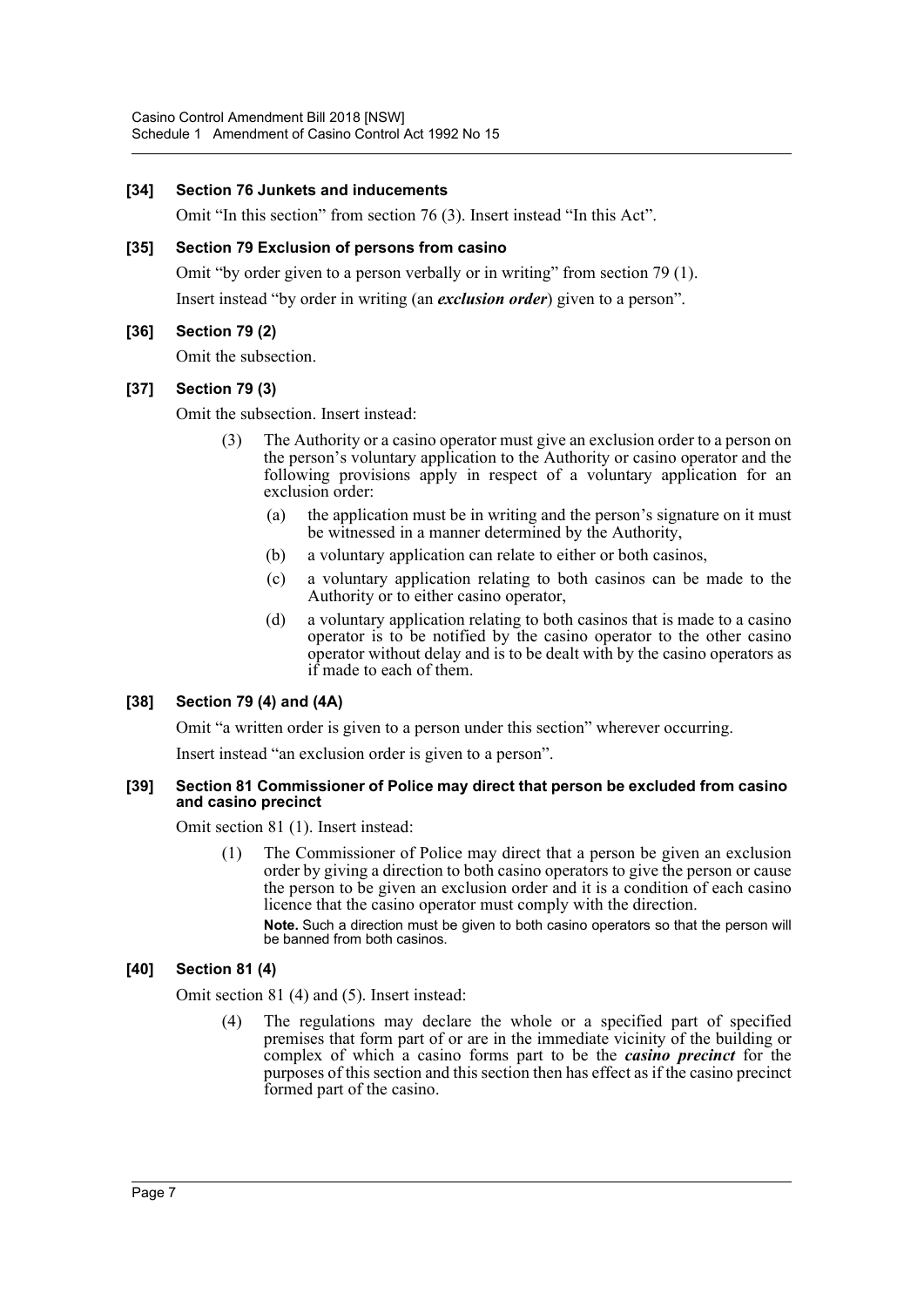#### **[41] Section 82 Duration and revocation of exclusion orders**

Insert after section 82 (3):

- (3A) The following requirements apply to the revocation of an exclusion order given on the voluntary application of a person under section 79 (3):
	- (a) the order cannot be revoked except on the written application of the person,
	- (b) the person cannot apply for revocation of the order within 6 months (or such other period as may be prescribed by the regulations) after the order was given.

#### **[42] Section 83 List of excluded persons**

Omit section 83 (2). Insert instead:

(2) It is a condition of a casino licence that the casino operator must on request by the Authority or an inspector provide the Authority or the inspector, as soon as practicable after the request is made, with a copy of the list referred to in subsection (1) that bears the date of the day on which the request is made.

#### **[43] Section 85 Removal of excluded person from casino**

Insert after section 85 (5):

- (6) This section does not authorise or require a person to be removed from or prevented from entering any part of the casino precinct (declared by the regulations under section 81) unless that part of the casino precinct is under the control or management of the casino operator.
- (7) A person to whom this section applies must, as soon as practicable after it becomes known to the person that a person the subject of an exclusion order that extends to the casino precinct is in any part of the casino precinct that is not under the control or management of the casino operator, notify a police officer of that fact.

Maximum penalty: 20 penalty units.

#### **[44] Section 86A**

Insert after section 86:

#### **86A Wagering by minors and excluded persons prohibited**

- (1) A person is prohibited from making any wager in a casino if the person is a minor or is the subject of an exclusion order for the casino.
- (2) A person is not entitled to any winnings from a successful wager in a casino that the person is prohibited from making by this section and those winnings are forfeited to the casino operator by operation of this section. The winnings from a wager do not include the amount wagered.
- (3) A casino operator must pay the amount of any winnings forfeited to the casino operator by operation of this section into the Responsible Gambling Fund within 3 months after the winnings are forfeited. Maximum penalty: 50 penalty units.
- (4) For the purposes of this section, *winnings* includes any prize (whether monetary or non-monetary) and winnings in the form of credits on gaming machines or electronic gaming tables. The amount of any non-monetary prize is the monetary value of the non-monetary prize.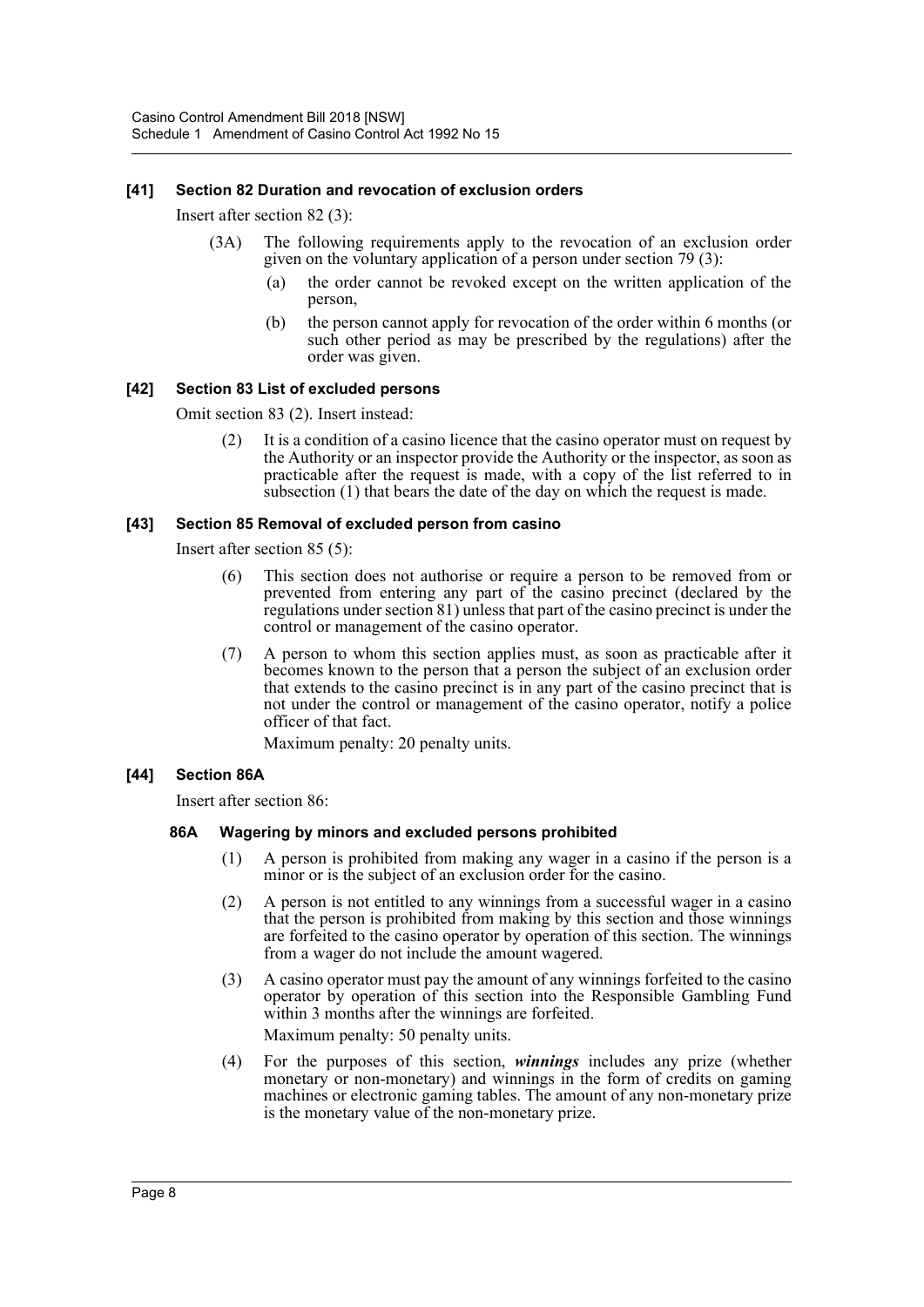### **[45] Section 89A Application of Smoke-free Environment Act 2000**

Omit section 89A (1). Insert instead:

- (1) The *Smoke-free Environment Act 2000* does not apply to or in respect of:
	- (a) the Barangaroo restricted gaming facility, or
	- (b) a private gaming area within a casino that is approved by the Authority for the time being as a private gaming area in which that Act is not to apply.

#### **[46] Section 89A (2)**

Omit "restricted gaming licence". Insert instead "casino licence".

#### **[47] Section 89A (2) (a)**

Insert "and in any private gaming areas of a casino where the *Smoke-free Environment Act 2000* does not apply" after "restricted gaming facility".

#### **[48] Section 89A (2) (b) and (3)**

Omit "for Health" wherever occurring.

#### **[49] Section 90**

Insert after section 89A:

#### **90 Unclaimed winnings**

- (1) A casino operator must pay the amount of any unclaimed winnings from games played in the casino into the Responsible Gambling Fund within 3 months after the winnings become unclaimed winnings. Maximum penalty: 50 penalty units.
- (2) Winnings become unclaimed winnings if they are not claimed within 12 months after a win. Unclaimed winnings are not subject to any deduction for the amount wagered.
- (3) For the purposes of this section, *winnings* includes any prize (whether monetary or non-monetary) and winnings in the form of credits on gaming machines or electronic gaming tables. The amount of any non-monetary prize is the monetary value of the non-monetary prize.

#### **[50] Section 94 Minors in casino—offences by casino operator**

Omit section 94 (2). Insert instead:

- (2) If a minor is in a casino, the casino operator is guilty of an offence unless the minor is immediately removed from the casino. Maximum penalty: 50 penalty units.
- (2A) If a minor is removed from the casino by an agent or employee of the casino operator, the casino operator must notify the Authority of the removal within 24 hours after the minor is removed. Maximum penalty: 50 penalty units.

#### **[51] Section 94 (3)**

Omit "under this section". Insert instead "under subsection (1) or (2)".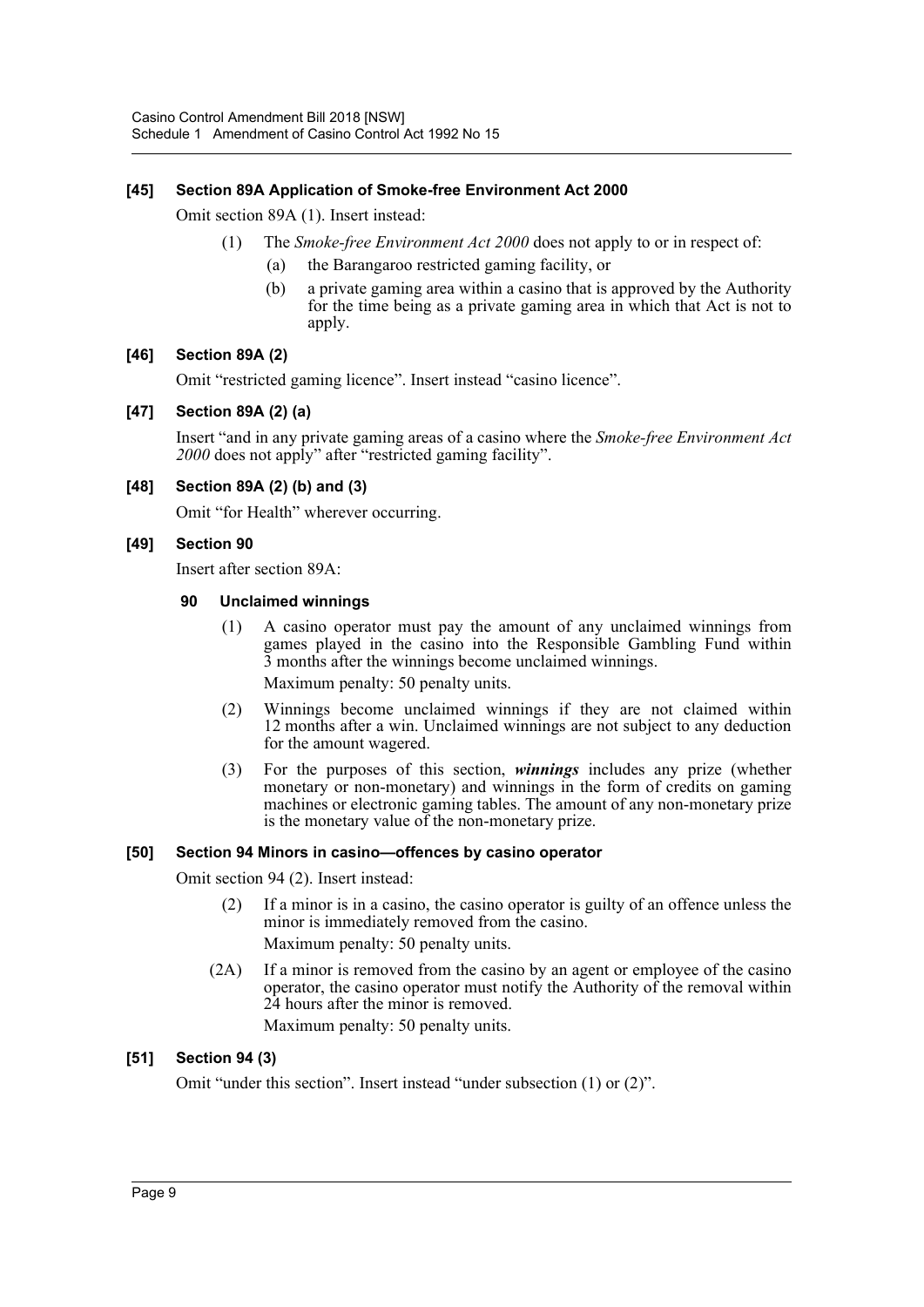### **[52] Section 115 Responsible gambling levy and fund**

Insert after section 115 (8):

(9) Amounts paid into the Fund under section 86A (Wagering by minors and excluded persons prohibited) or 90 (Unclaimed winnings) are to be applied under this section in the same way as levies paid into the Fund under this section, and for that purpose a trust deed under this section applies to any such amounts as if they were levies paid into the Fund (but not so as to reduce the levies payable under this section).

#### **[53] Section 119 Interest on overdue amounts**

Insert after section 119 (5):

(6) If an amount required to be paid into the Responsible Gambling Fund under section 86A (Wagering by minors and excluded persons prohibited) or 90 (Unclaimed winnings) is not paid into the Fund by the date required for payment, interest is payable under this section as if the amount were responsible gambling levy not paid by the due date.

#### **[54] Section 124 Approved system of controls and procedures to be implemented**

Omit section 124 (1). Insert instead:

(1) It is a condition of a casino licence that the casino operator is to conduct operations in the casino in accordance with a system of internal controls and administrative and accounting procedures for the casino that have been approved of in writing by the Authority.

#### **[55] Section 124 (4)**

Omit the subsection. Insert instead:

(4) A casino operator must not contravene a requirement of an internal control or administrative or accounting procedure that is approved for the time being under this section for the casino.

Maximum penalty: 200 penalty units.

#### **[56] Schedule 4 Savings and transitional provisions**

Insert after Part 10:

# **Part 11 Provisions consequent on enactment of Casino Control Amendment Act 2018**

#### **37 Definition**

In this Part:

*amending Act* means the *Casino Control Amendment Act 2018*.

#### **38 Review of casino licence and operator suitability**

The following requirements apply to the first review of a casino licence under section 31 as substituted by the amending Act:

- (a) the first review of a restricted gaming licence is to be conducted within 3 years after gaming commences under the restricted gaming licence,
- (b) the first review of a casino licence that is not a restricted gaming licence is to be conducted concurrently with the first review of a restricted gaming licence (even if the first review of a restricted gaming licence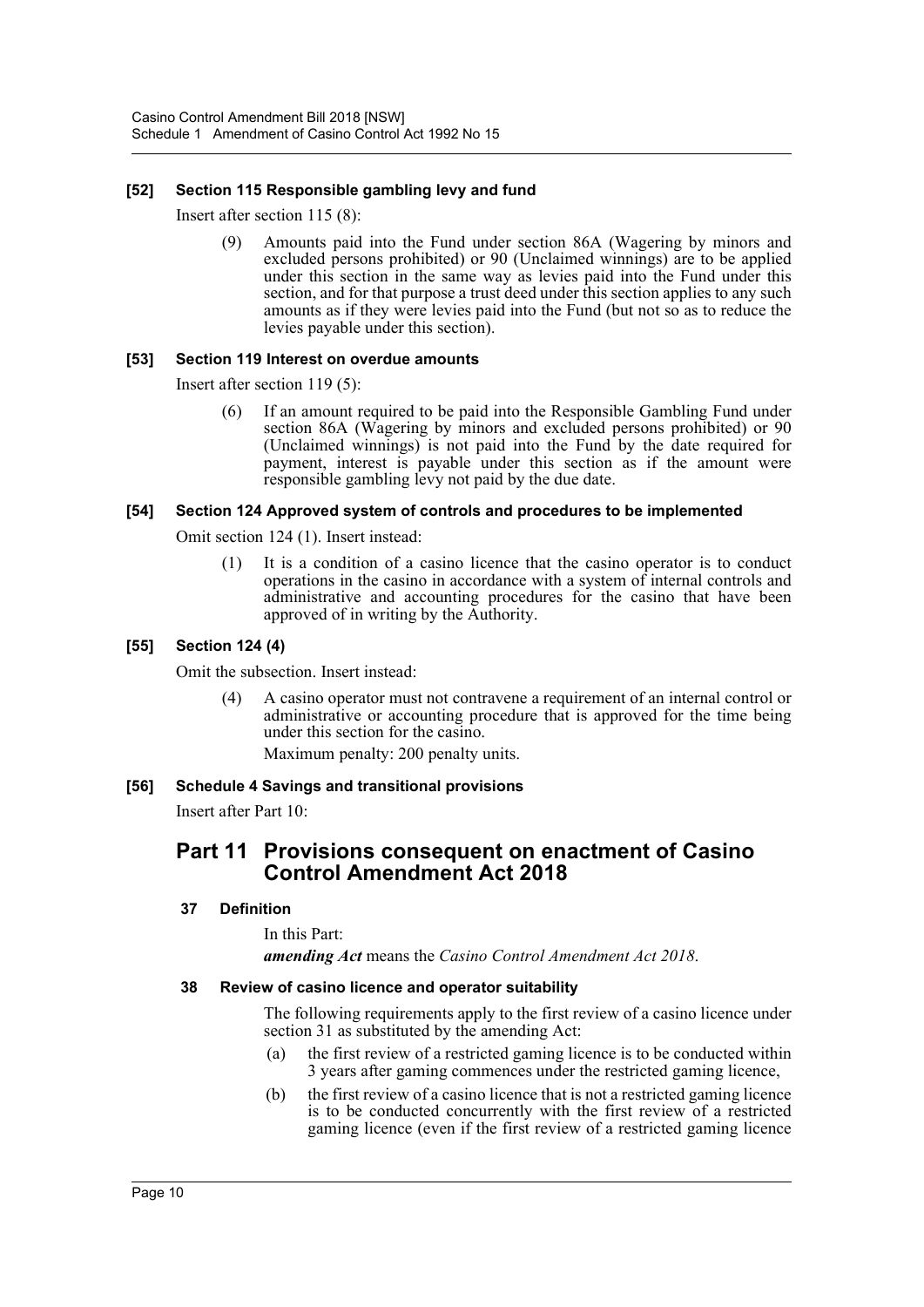occurs more than 5 years after section 31 is substituted by the amending Act).

# **39 Duration of special employee licences**

The amendment made by the amending Act to section 55 (e) extends to a licence that is in force when the amendment commences.